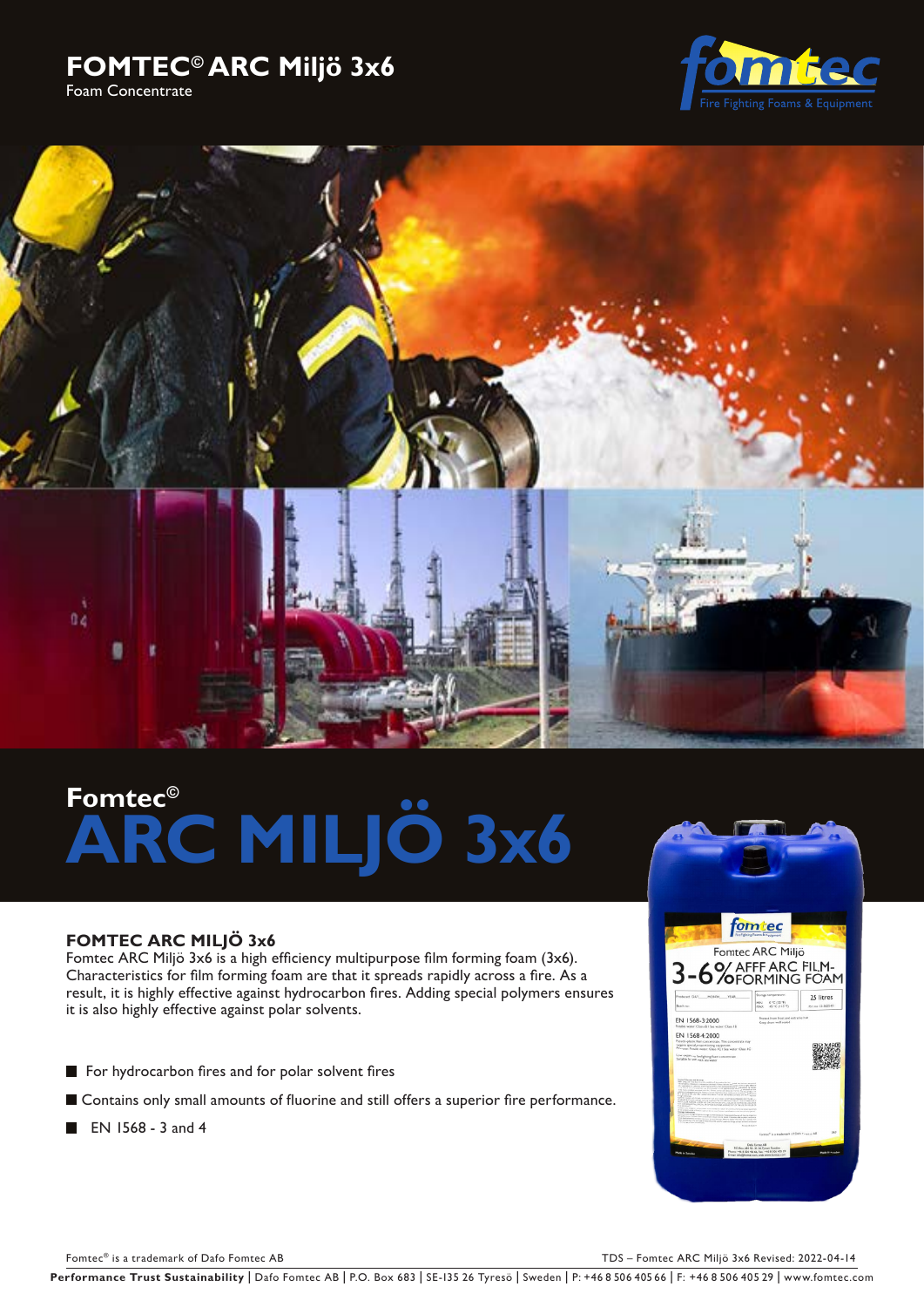

#### DESCRIPTION

The low surface tension of the water foam concentrate solution enables the aqueous film, which is heavier than the burning liquid, to float on top of the hydrocarbon liquid surface. When applied on polar solvents a polymeric membrane makes it possible for the foam blanket to extinguish effectively. This works also on foam destroying liquids such as MTBE.

# **SPECIALITIES**

Fomtec ARC Miljö 3x6 should be used at 3% proportioned solution for hydrocarbon fires and 6% for polar solvent fires, in fresh or seawater. Fomtec ARC Miljö 3x6 does not contain any of the regular solvents such as glycolethers, e.g. Butyl Carbitol. Most other AFFF-foam concentrates contain glycolethers e.g. butyl carbitol. These solvents can have a serious impact on the environment and can contaminate ground water to a considerable extent. Fomtec ARC Miljö 3x6 contains only small amounts of fluorine and still offers a superior fire performance. The use of environmentally friendly surfactants as well as the absence of APE (Alkylphenol ethoxylates) makes ARC Miljö 3x6 a better choice.

# **APPLICATION**

Fomtec ARC Miljö 3x6 is intended for use on class B hydrocarbon fuel as well as on polar solvent e.g. Isopropanol, Methanol and other foam destroying fuels such as MTBE. It uses only half the quantity to extinguish polar solvent fires in comparison to the traditional 3x6 foam concentrates. It can be used with both aspirating and non-aspirating discharge devices. It is compatible with all dry chemical powders.

# **FIRE PERFORMANCE & FOAMING**

Fomtec ARC Miljö 3x6 has been designed to give the best properties of:

- Aqueous film forming foam
- Alcohol resistant foam

The fire performance of this product has been measured and documented according to "International Approvals" stated in this document. The foaming properties are depending on equipment used and other variables such as water and ambient temperatures. Average expansion 7:1, average 1/4 drainage time 05:00 minutes using UNI 86 test nozzle.

# **EQUIPMENT**

Fomtec ARC Miljö 3x6 can easily be proportioned at the correct dilution using conventional equipment. The equipment should be designed to the foam type.

#### COMPATIBILITY

Contact one of the Fomtec sales team with questions.

| <b>TYPICAL DATA</b>                         |                             |  |
|---------------------------------------------|-----------------------------|--|
| Appearance                                  | Clear green liquid*         |  |
| Specific gravity at $20^{\circ}$ C          | $1,01 \pm 0,01$ g/ml        |  |
| Viscosity at 20°C spindle #1, 60 rpm $\mid$ | $\leq$ 1300 mPas            |  |
| рH                                          | $6,8 - 8,8$                 |  |
| Freezing point                              | $0^{\circ}$ C               |  |
| Recommended storage temperature             | $0^\circ$ C - 45 $^\circ$ C |  |
| Suspended sediment (v/v)                    | < 0.2%                      |  |
| Surface tension                             | ≤ 17,0 mN/m                 |  |

*\* Product has been coloured green for identification of this product. Note that the green colour will fade if the product is exposed to sunlight.*

For material compatibility please refer to our Fomtec Technical Advices FTA 20 addressing the topic.

# **ENVIRONMENTAL**

Fomtec ARC Miljö 3x6 is formulated using raw materials specially selected for their fire performance and their environmental profile. All raw materials are registered in European REACH-database. Fomtec ARC 3x6 Miljö is non-toxic, biodegradable and each individual component is fully tested and documented.

Fomtec only use C6 Pure fluoro-surfactants in our AFFF formulations. Our film forming (AFFF) products contains no PFOS or PFOA in accordance with US EPA Stewardship Programme 2010/15 and EU Directive 2017/1000. More details can be found in the Material Safety Datasheet (MSDS). The disposal of spills of concentrate or premix foam solution should be made in accordance with local regulations. For more detailed information please consult our Fomtec Technical Advices FTA 40.

#### **STORAGE / SHELF LIFE**

Stored in original unbroken packaging the product will have a long shelf life. Shelf life in excess of 10 years will be found in temperate climates. As with all foams, shelf life will be dependent on storage temperatures and conditions. For storage recommendations and material compatibility please refer to our Fomtec Technical Advices FTA 10 addressing the topic.

# **INSPECTION/TESTING/ MAINTENANCE**

All foam concentrates should be tested annually. Testing should be carried out by an approved laboratory certified to

Fomtec® is a trademark of Dafo Fomtec AB TDS – Fomtec ARC Miljö 3x6 Revised 2022-04-14

Performance Trust Sustainability | Dafo Fomtec AB | P.O. Box 683 | SE-135 26 Tyresö | Sweden | P: +46 8 506 405 66 | F: +46 8 506 405 29 | www.fomtec.com